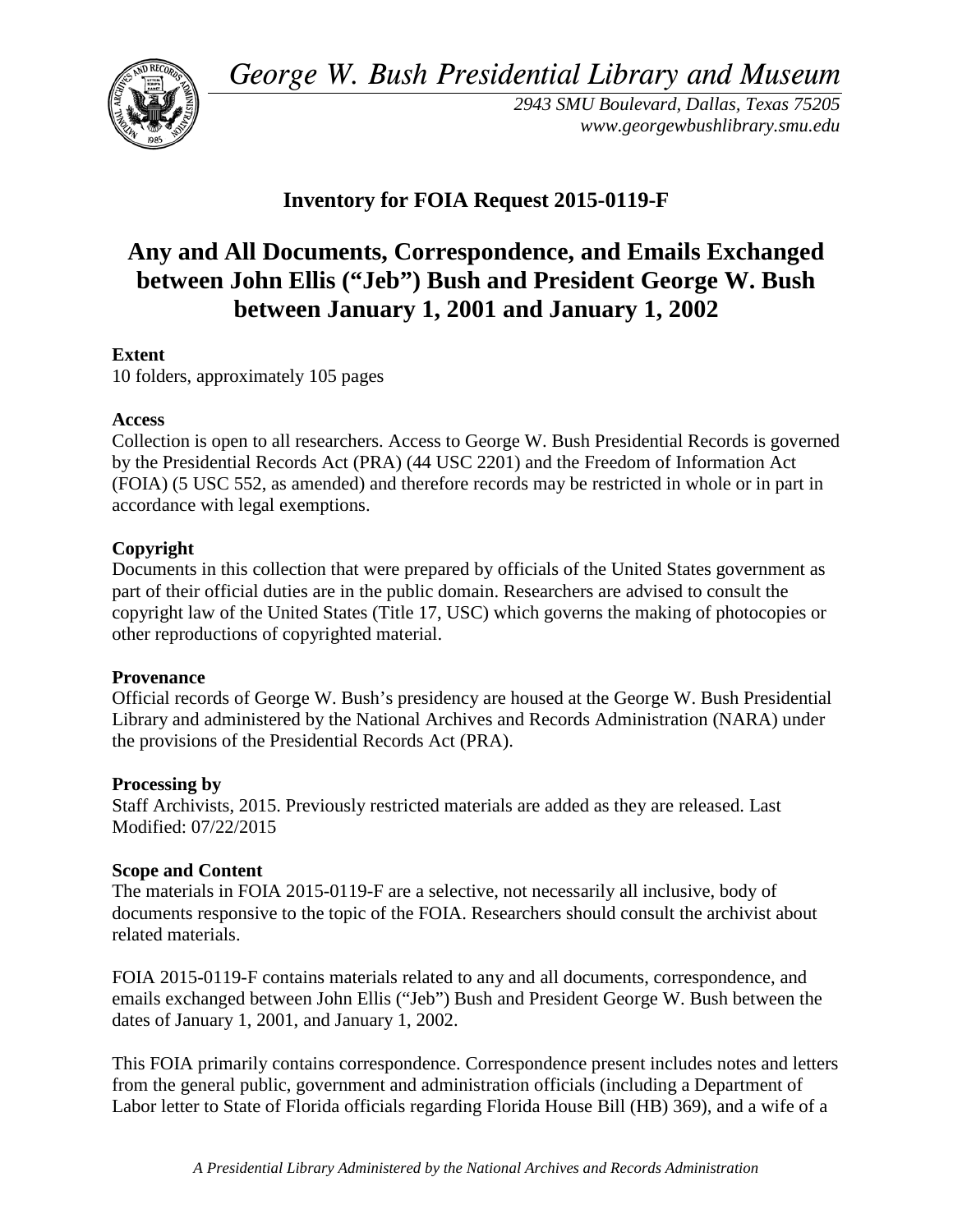congressperson (thanking President George W. Bush for inviting them to a State Dinner). Correspondence from Jeb Bush includes a note indicating support for the tax relief plan, as well as a letter of support for the Seniors Farmers' Market Nutrition Pilot Program.

#### **System of Arrangement**

of the FOIA. Researchers should consult an archivist about related materials. The materials in FOIA 2015-0119-F are a systematic body of documents responsive to the topic

 of Records Management (WHORM) Subject Files and Staff Member Office Files. Documents responsive to this FOIA were found in these collection areas – White House Office

Staff Member Office Files are maintained at the folder level by staff members within their individual offices and document all levels of administration activity.

Staff Member Office Files are processed at the folder level, that is, individual documents are not selected and removed from a folder for processing. While this method maintains folder integrity, it frequently results in the incidental processing of documents that are not wholly responsive to the subject area.

WHORM Subject Files are processed at the document level.

The WHORM Subject File compiled by the White House Office of Records Management is comprised of a series of documents assigned a letter/number combination and filed in a subject category. A complete listing of the subject categories including a detailed description of each category is available in our research room and on our website at <www.georgewbushlibrary.smu.edu>

The following is a list of documents and folders processed in response to FOIA 2015-0119-F:

#### **Records Management, White House Office of**

 Subject Files – FG (Federal Government – Organizations) 447088 Subject Files – FG001-08 (Presidential Telephone Calls) 452751 Subject Files – FG019 (Department of Agriculture) 487820 Subject Files – FG022 (Department of Health & Human Services) 445166 450309 Subject Files – GI002 (Gifts to the President) 445570